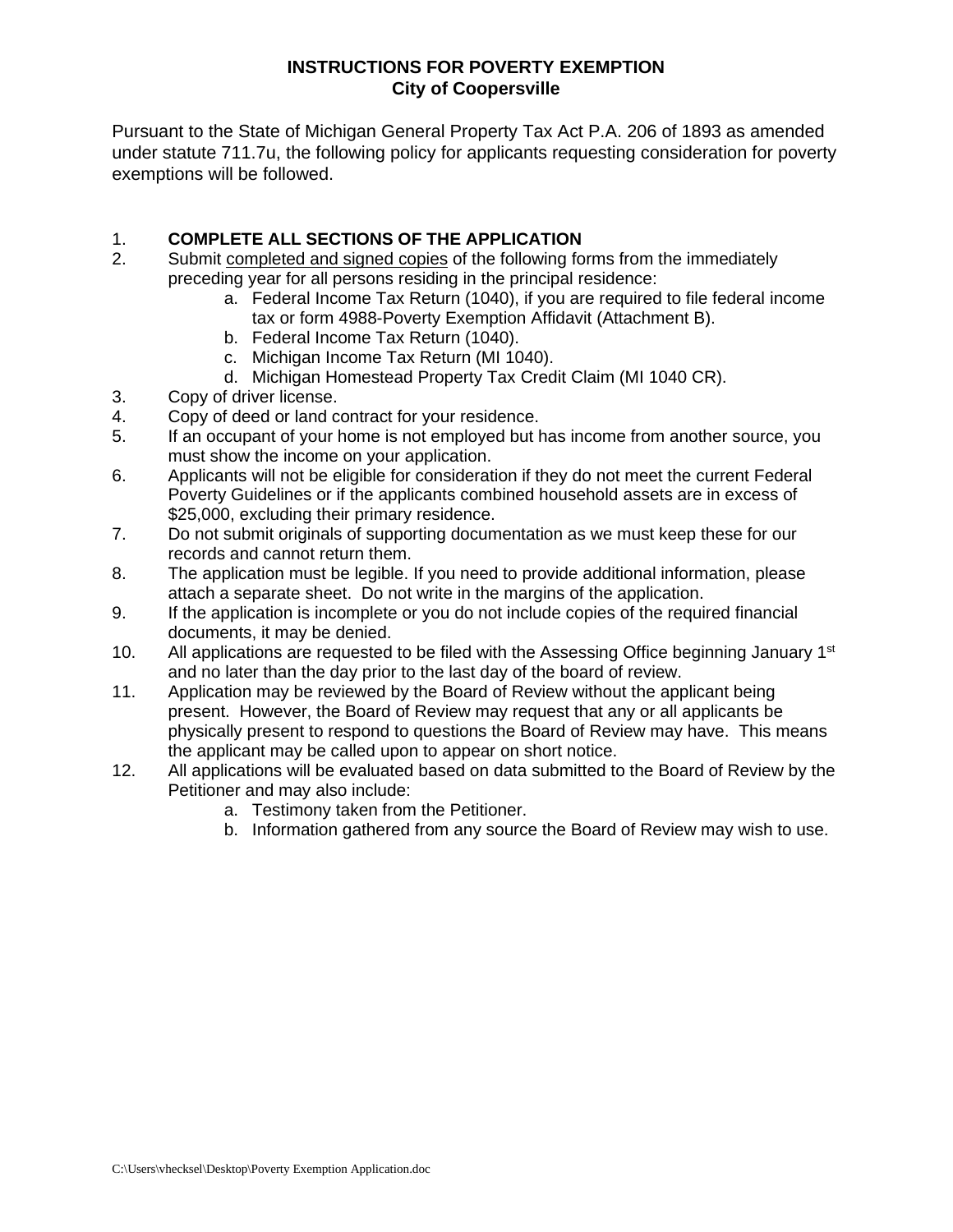**Filing of this form is required to petition the Board of Review for a Homestead Poverty Exemption. The application must be completed in its entirety to determine the specific income level and assets of the applicant and the total household income and assets. Failure to completely fill out application may be grounds for denial.**

## **CITY OF COOPERSVILLE HOMESTEAD POVERTY APPLICATION**

I \_\_\_\_\_\_\_\_\_\_\_\_\_\_\_\_\_\_\_\_\_\_\_\_\_\_\_\_\_\_\_\_\_, the owner and occupant of the property listed below, am applying for tax relief under MCL 211.7u of the General Property Tax Act 206 of 1893, which states that the principle residence of persons who, in the judgment of the Supervisor/Assessor and the Board of Review, by reason of poverty, are unable to contribute to the public charges is eligible for exemption in whole or part from taxation under this act.

Parcel Number: \_\_\_\_\_\_\_\_\_\_\_\_\_\_\_\_\_\_\_\_\_\_\_\_\_\_\_\_\_\_\_\_\_\_\_\_\_\_\_\_\_\_\_\_\_\_\_\_\_

Property Address: \_\_\_\_\_\_\_\_\_\_\_\_\_\_\_\_\_\_\_\_\_\_\_\_\_\_\_\_\_\_\_\_\_\_\_\_\_\_\_\_\_\_\_\_\_\_

- 1. Attached federal and state income tax return for all persons residing in the homestead, including any property tax credit returns filed in the immediately preceding year or in the current year or completed form 4988-Poverty Exemption Affidavit (See attachment B). YES or NO
- 2. Attached copy of valid driver's license. YES or NO
- 3. Attached copy of deed, land contract, or other evidence of ownership of the property for which the exemption is requested. YES or NO
- 4. Do you meet the federal poverty income standards as defined and determined annually by the United States Department of Health and Human Services. YES or NO (See attachment A)
- $5.$  Phone ( )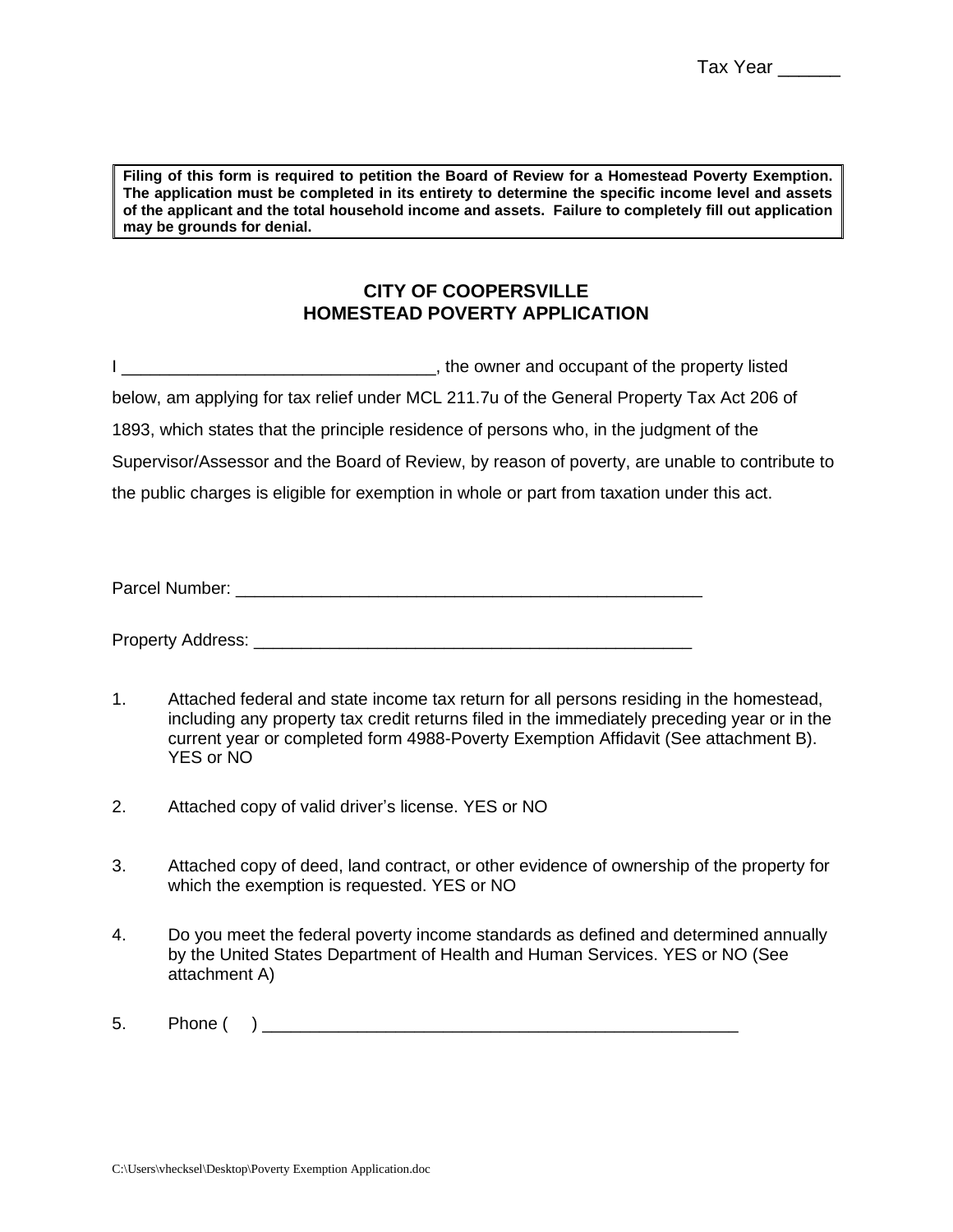| 6.  |                                                                                                                  |
|-----|------------------------------------------------------------------------------------------------------------------|
| 7.  |                                                                                                                  |
| 8.  | Number of Dependents ______________ Age of Dependents __________________________                                 |
| 9.  | Have you applied for a Principal Residence Exemption from some school operating<br>expense (18 mills)? YES or NO |
| 10. | Have you applied for Homestead Property Tax Credit this Year?<br><b>YES or NO</b>                                |
| 11. |                                                                                                                  |
| 12. | Real Estate: Is home paid for _________ Unpaid balance ____________                                              |
| 13. |                                                                                                                  |

14. Do you own, or are you buying other property? \_\_\_\_\_\_\_\_\_\_\_\_\_\_ If so, list below:

| <b>PROPERTY</b><br><b>ADDRESS</b> | NAME OF OWNER | ASSESSED VALUE | AMOUNT & DATE OF<br><b>LAST TAXES PAID</b> |
|-----------------------------------|---------------|----------------|--------------------------------------------|
|                                   |               |                |                                            |
|                                   |               |                |                                            |
|                                   |               |                |                                            |

15. Income earned from above property \_\_\_\_\_\_\_\_\_\_\_\_\_\_\_\_\_\_\_\_\_\_\_\_\_\_\_\_\_\_\_\_\_\_\_\_\_\_\_\_\_

16. Name of

Employer\_\_\_\_\_\_\_\_\_\_\_\_\_\_\_\_\_\_\_\_\_\_\_\_\_\_\_\_\_\_\_\_\_\_\_\_\_\_\_\_\_\_\_\_\_\_\_\_\_\_\_\_\_\_\_\_

Address

Phone: ( )\_\_\_\_\_\_\_\_\_\_\_\_\_\_\_\_\_\_\_\_\_\_\_\_\_\_\_\_\_\_\_\_\_\_\_\_\_\_\_\_\_\_\_\_\_\_\_\_

17. If unemployed, state reason: \_\_\_\_\_\_\_\_\_\_\_\_\_\_\_\_\_\_\_\_\_\_\_\_\_\_\_\_\_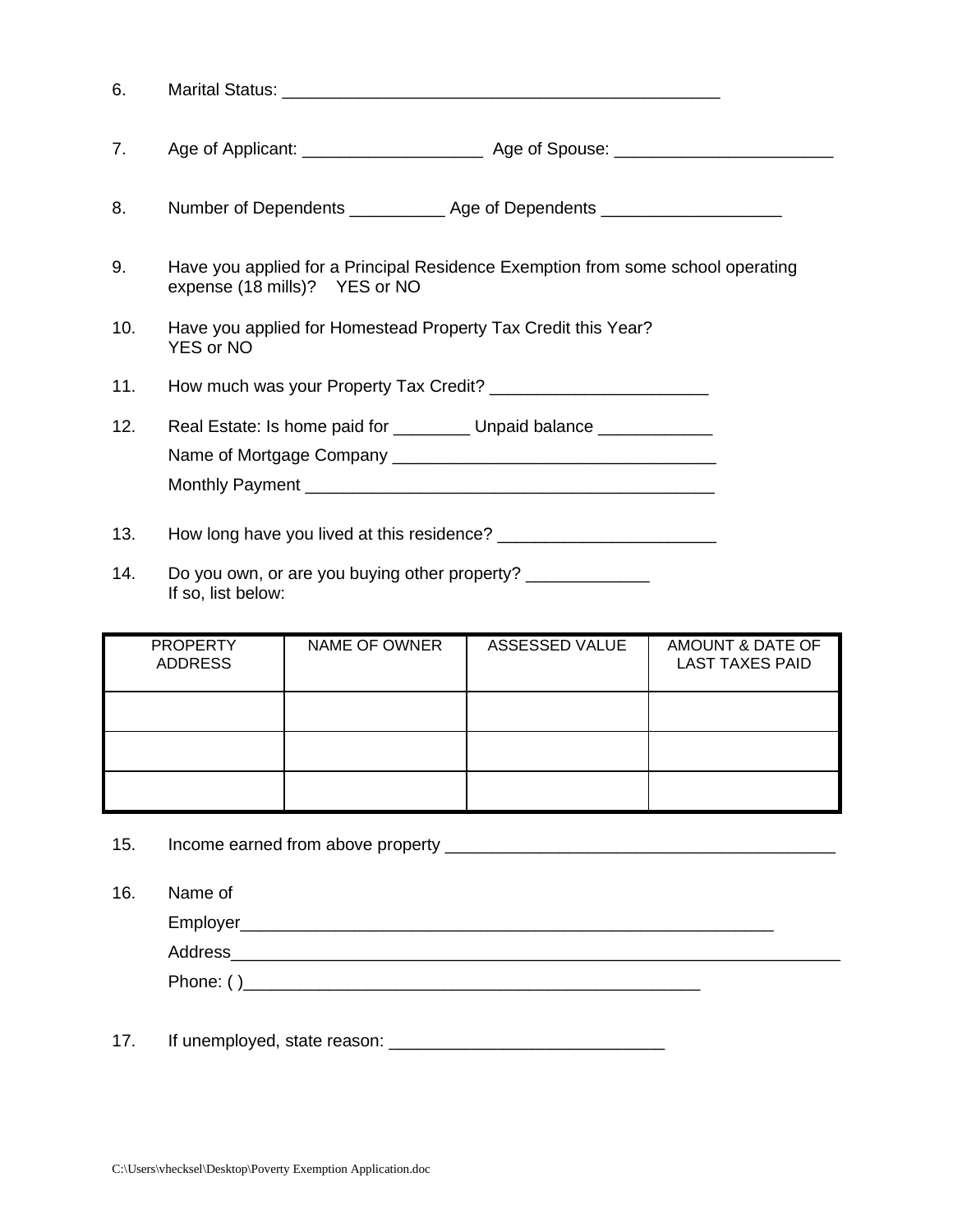18. List all household income including government pensions, claims, judgments from lawsuits, and any other source. Include income of all persons in the household. If your household income is more than the Federal Poverty Income Standards (attachment A), you are not eligible for a credit.

| SOURCE OF INCOME                                                           | <b>ANNUAL INCOME</b> |
|----------------------------------------------------------------------------|----------------------|
| Wages, salaries, tips, sick, strike and sub<br>pay, etc.                   |                      |
| All interest and dividend income (including<br>non-taxable interest).      |                      |
| Net rent, business or royalty income.                                      |                      |
| Retirement pension and annuity benefits.<br>Name of payer:                 |                      |
| Net farm income.                                                           |                      |
| Capital gains minus capital losses.                                        |                      |
| Alimony and other taxable income. Describe:                                |                      |
| Social Security, SSI or railroad retirement<br>benefits.                   |                      |
| Child support.                                                             |                      |
| Unemployment comp. and TRA benefits.                                       |                      |
| Other non-taxable income. Describe:                                        |                      |
| Workers' comp., veterans' disability<br>compensation and pension benefits. |                      |
| ADC and other DSS benefits.                                                |                      |
| <b>TOTAL INCOME</b>                                                        |                      |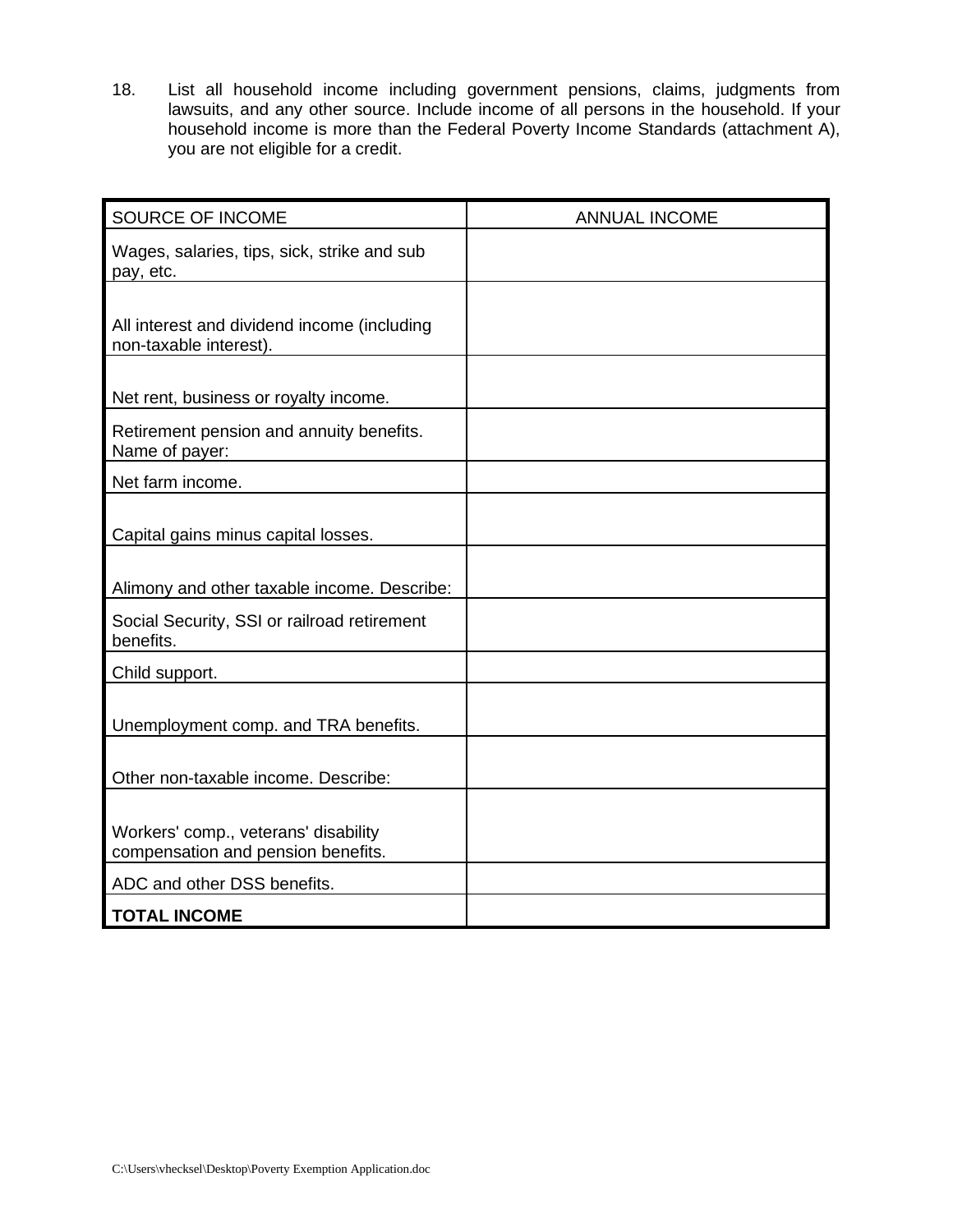19. SAVINGS AND INVESTMENTS: List all household savings and investments including savings accounts, postal savings, credit union shares, certificates of deposit, cash, stocks, bonds or similar investments.

| <b>NAME OF FINANCIAL</b><br><b>INSTITUTION OR</b><br><b>INVESTMENTS</b> | <b>AMOUNT ON</b><br><b>DEPOSIT</b> | NAME ON ACCOUNT | <b>VALUE OF</b><br><b>INVESTMENT</b> |
|-------------------------------------------------------------------------|------------------------------------|-----------------|--------------------------------------|
|                                                                         |                                    |                 |                                      |
|                                                                         |                                    |                 |                                      |
|                                                                         |                                    |                 |                                      |
|                                                                         |                                    |                 |                                      |

20. LIFE INSURANCE: List all policies held by persons in household.

| <b>INSURED</b> | AMOUNT OF<br><b>POLICY</b> | <b>AMOUNT</b><br><b>PAID</b><br><b>MONTHLY</b> | <b>PAID</b><br>UP<br><b>POLICY</b> | NAME OF<br><b>BENEFICIARY</b> | <b>RELATIONSHIP</b><br><b>TO INSURED</b> |
|----------------|----------------------------|------------------------------------------------|------------------------------------|-------------------------------|------------------------------------------|
|                |                            |                                                |                                    |                               |                                          |
|                |                            |                                                |                                    |                               |                                          |
|                |                            |                                                |                                    |                               |                                          |

## 21. MOTOR VEHICLES IN HOUSEHOLD:

| <b>MAKE</b> | <b>YEAR</b> | MONTHLY PAYMENT | <b>BALANCE OWED</b> |
|-------------|-------------|-----------------|---------------------|
|             |             |                 |                     |
|             |             |                 |                     |
|             |             |                 |                     |
|             |             |                 |                     |

22. LIST ALL PERSONS LIVING IN HOUSEHOLD:

| <b>LAST NAME</b> | <b>FIRST NAME</b> | AGE | <b>RELATIONSHIP</b><br>TO CLAIMANT | PLACE OF<br><b>EMPLOYMENT</b> | <b>CONTRIBUTION</b><br><b>TO FAMILY</b><br><b>INCOME</b> |
|------------------|-------------------|-----|------------------------------------|-------------------------------|----------------------------------------------------------|
|                  |                   |     |                                    |                               |                                                          |
|                  |                   |     |                                    |                               |                                                          |
|                  |                   |     |                                    |                               |                                                          |
|                  |                   |     |                                    |                               |                                                          |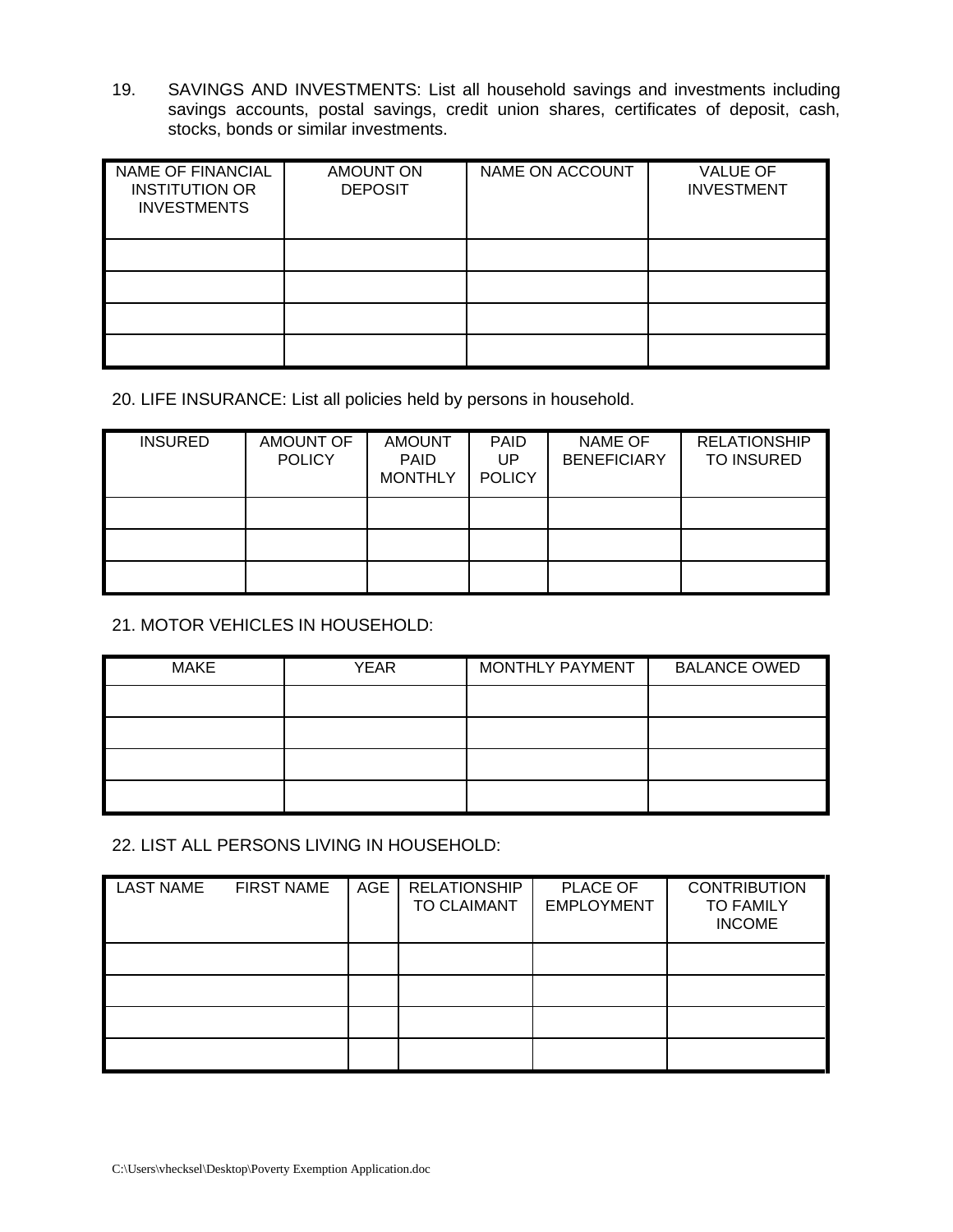#### 23. PERSONAL DEBTS:

| <b>CREDITOR</b> | PURPOSE OF<br><b>DEBT</b> | DATE OF<br><b>DEBT</b> | ORIGINAL<br><b>BALANCE</b> | <b>MONTHLY</b><br><b>PAYMENT</b> | <b>BALANCE</b><br><b>OWED</b> |
|-----------------|---------------------------|------------------------|----------------------------|----------------------------------|-------------------------------|
|                 |                           |                        |                            |                                  |                               |
|                 |                           |                        |                            |                                  |                               |
|                 |                           |                        |                            |                                  |                               |
|                 |                           |                        |                            |                                  |                               |

24. MONTHLY EXPENSES:

| — —<br>UTILITIE | חממ= | <b>PHONE</b> |
|-----------------|------|--------------|
|-----------------|------|--------------|

CLOTHING \_\_\_\_\_\_\_\_\_\_ HEAT \_\_\_\_\_\_\_\_\_\_ CAR EXPENSE \_\_\_\_\_\_\_\_\_

OTHER (Specify): \_\_\_\_\_\_\_\_\_\_\_\_\_\_\_\_\_\_\_\_\_\_\_\_\_\_\_\_\_\_\_\_\_\_\_\_\_\_\_\_\_\_

25. OTHER ASSETS: List all other assets and their values that are owned or controlled by you. (Examples may include but limited to: second home, land, vehicles, boats, motor homes campers, ATV's, coin collections, artwork, antiques, jewelry).

| TYPE OF ASSET | VALUE | <b>OWNER</b> |
|---------------|-------|--------------|
|               |       |              |
|               |       |              |
|               |       |              |

This application must be filed after January 1 but before the day prior to the last day of the December Board of Review.

| For BOARD OF REVIEW use: Disposition by Board of Review Date |  |
|--------------------------------------------------------------|--|

Denied: \_\_\_\_\_\_\_ Approved: \_\_\_\_\_ Assessment reduced to \_\_\_\_\_\_\_\_\_

| Chairperson | 2nd Member | 3rd Member |
|-------------|------------|------------|
|-------------|------------|------------|

Decisions may be appealed to Michigan Tax Tribunal.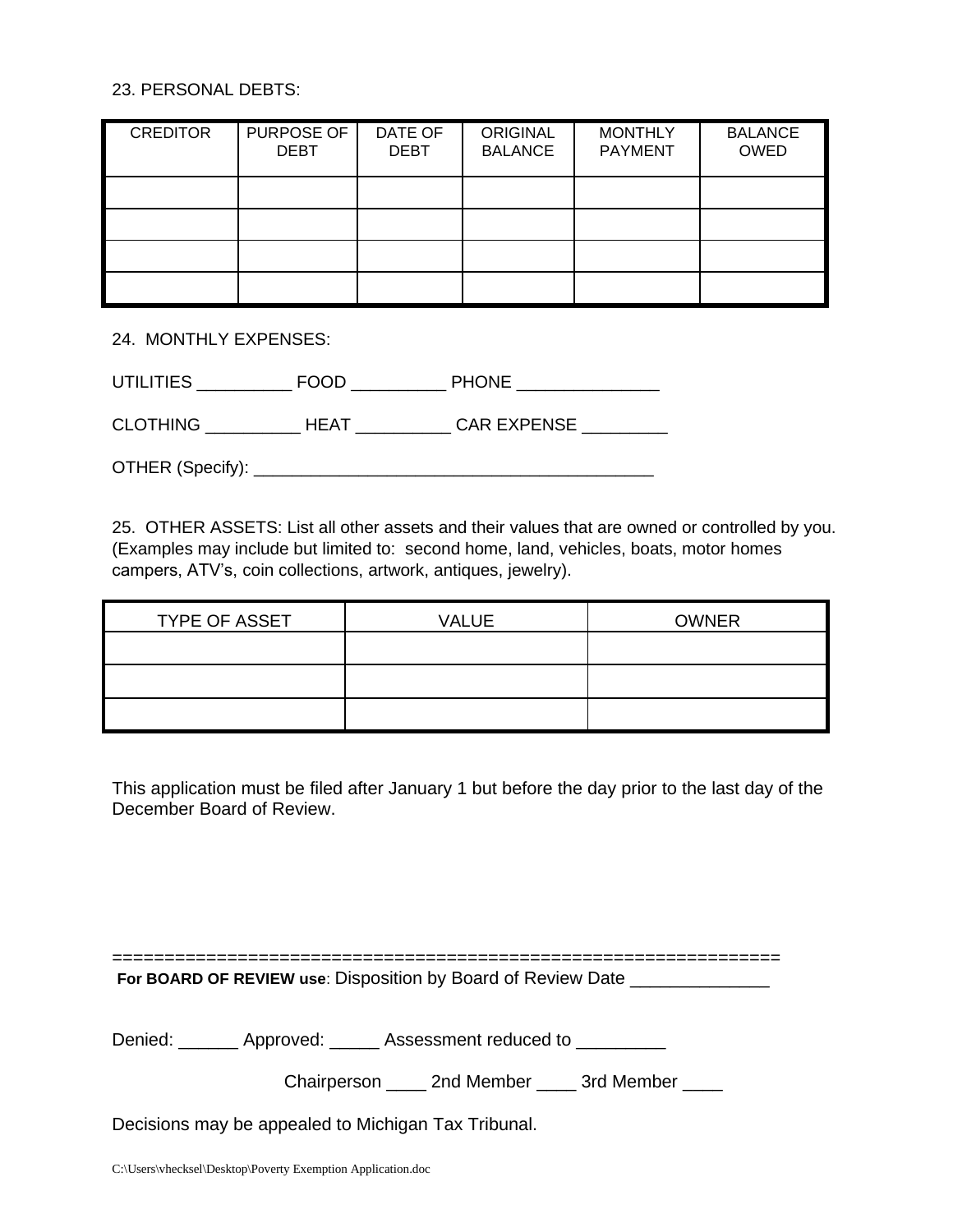## **To be completed by Assessing staff.**

| <b>Poverty Calculation Form</b> |
|---------------------------------|
|---------------------------------|

| Parcel Number <b>Communication</b> Communication and Communication Communication Communication Communication |                                                                                                                      |        |      |
|--------------------------------------------------------------------------------------------------------------|----------------------------------------------------------------------------------------------------------------------|--------|------|
|                                                                                                              |                                                                                                                      |        |      |
|                                                                                                              |                                                                                                                      |        |      |
| <b>Staff Notes:</b>                                                                                          |                                                                                                                      |        |      |
| ______ Documentation Complete                                                                                |                                                                                                                      |        |      |
| ______ Documentation Incomplete                                                                              |                                                                                                                      |        |      |
| <b>Staff Recommendation</b>                                                                                  |                                                                                                                      |        |      |
|                                                                                                              | __________ Approved __________ Denied                                                                                |        |      |
| <b>Staff</b>                                                                                                 | <u> 1989 - Johann Stein, marwolaethau a bhann an t-Amhair an t-Amhair an t-Amhair an t-Amhair an t-Amhair an t-A</u> | Date   |      |
| <b>Assessor's Review &amp; Comments</b>                                                                      |                                                                                                                      |        |      |
|                                                                                                              |                                                                                                                      |        |      |
|                                                                                                              |                                                                                                                      |        |      |
|                                                                                                              | Approved                                                                                                             | Denied |      |
| Assessor                                                                                                     |                                                                                                                      |        | Date |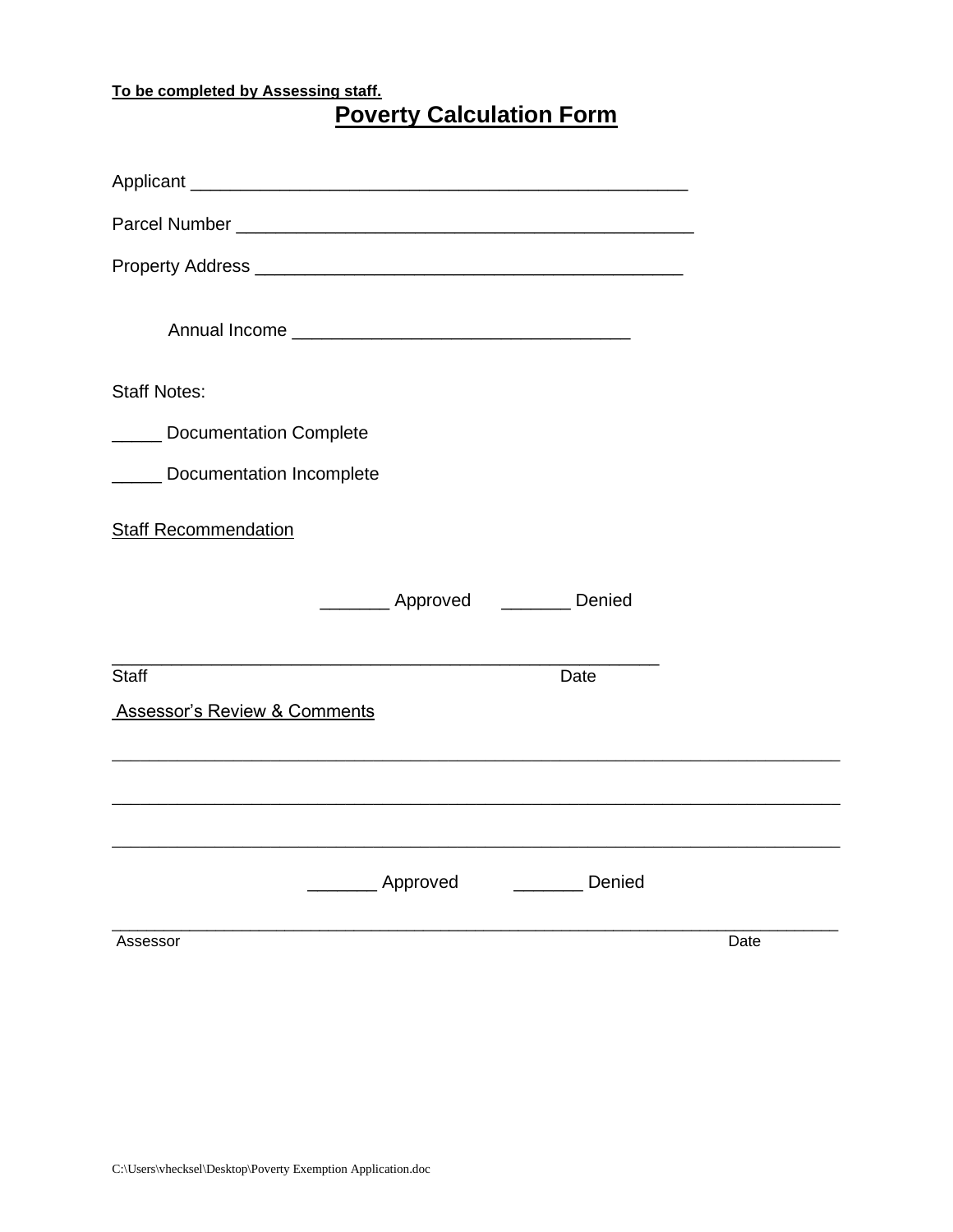## **ATTACHMENT A FEDERAL POVERTY GUIDELINES FOR 2021 ASSESSMENTS**

The following are federal poverty guidelines for use in setting poverty exemption guidelines for 2020 assessment.

| Size of Family Unit             | <b>Poverty Guidelines</b> |  |
|---------------------------------|---------------------------|--|
| 1                               | \$12,760                  |  |
| $\overline{2}$                  | \$17,240                  |  |
| 3                               | \$21,720                  |  |
| $\overline{\mathbf{4}}$         | \$26,200                  |  |
| $\sqrt{5}$                      | \$30,680                  |  |
| $6\phantom{1}$                  | \$35,160                  |  |
| $\overline{7}$                  | \$39,640                  |  |
| 8                               | \$44,120                  |  |
| For each additional person, add | \$4,480                   |  |